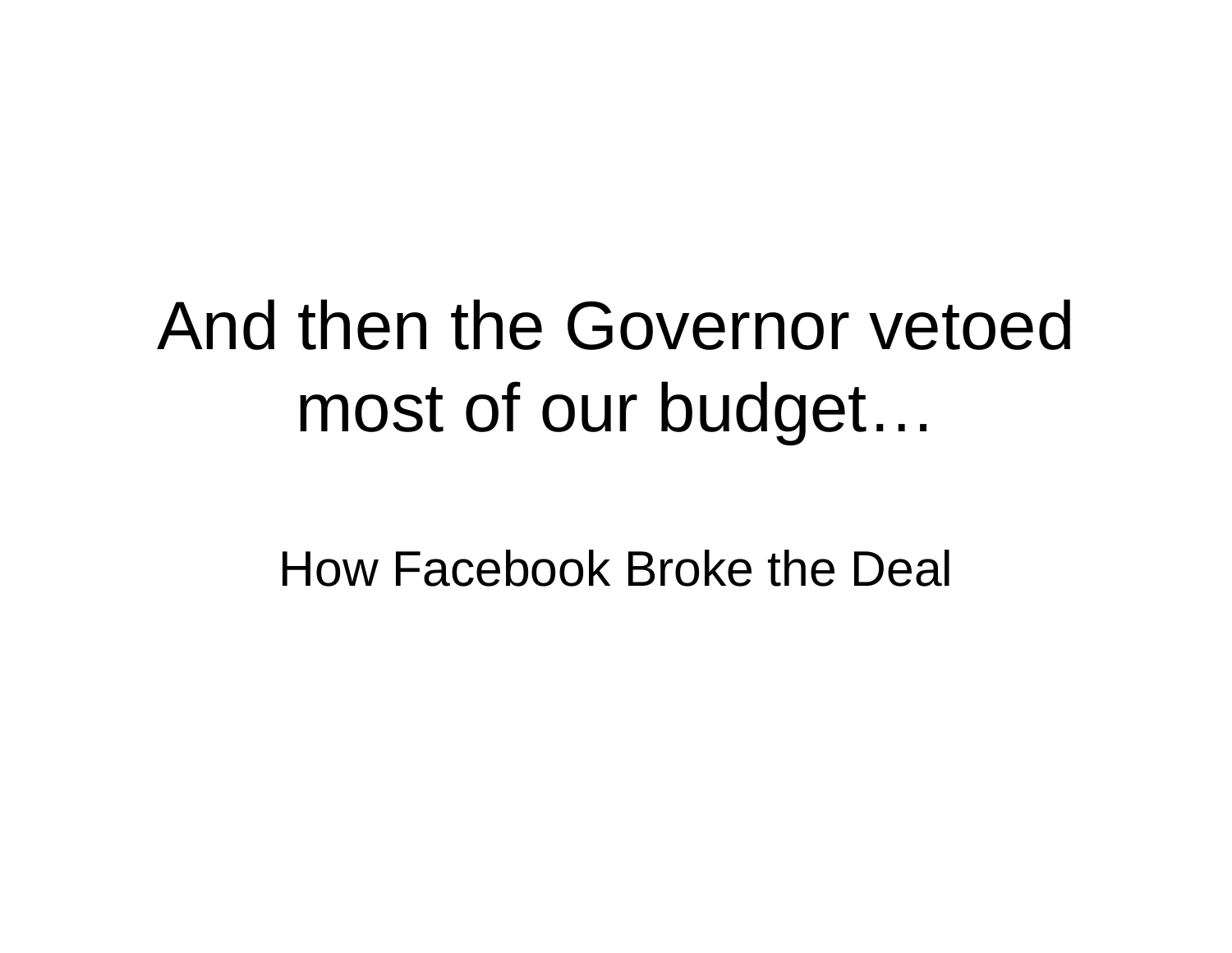# Timeline

# *June 9, Wednesday*

Governor vetoes:

- Statewide Arts Services \$1.2 Million, 70% of staff, all state funds for programs and services
- \$250,000 in state appropriated ARRA funds for grantmaking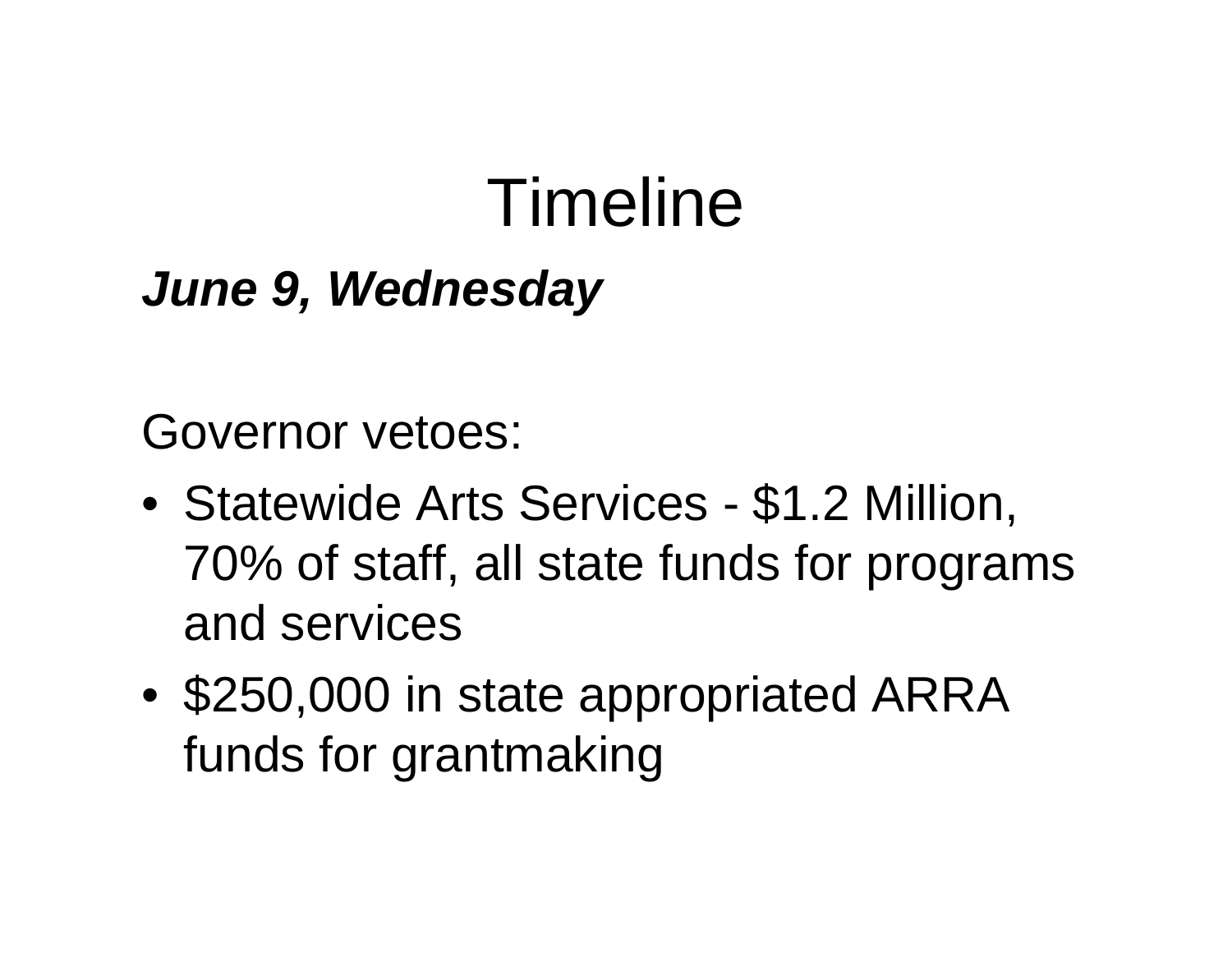### *June 10, Thursday*

Rep. Jim Harrison, House Arts Caucus Co-Chair:

"This time it's different. We will sustain many vetoes. The only thing that will work is massive, grassroots response."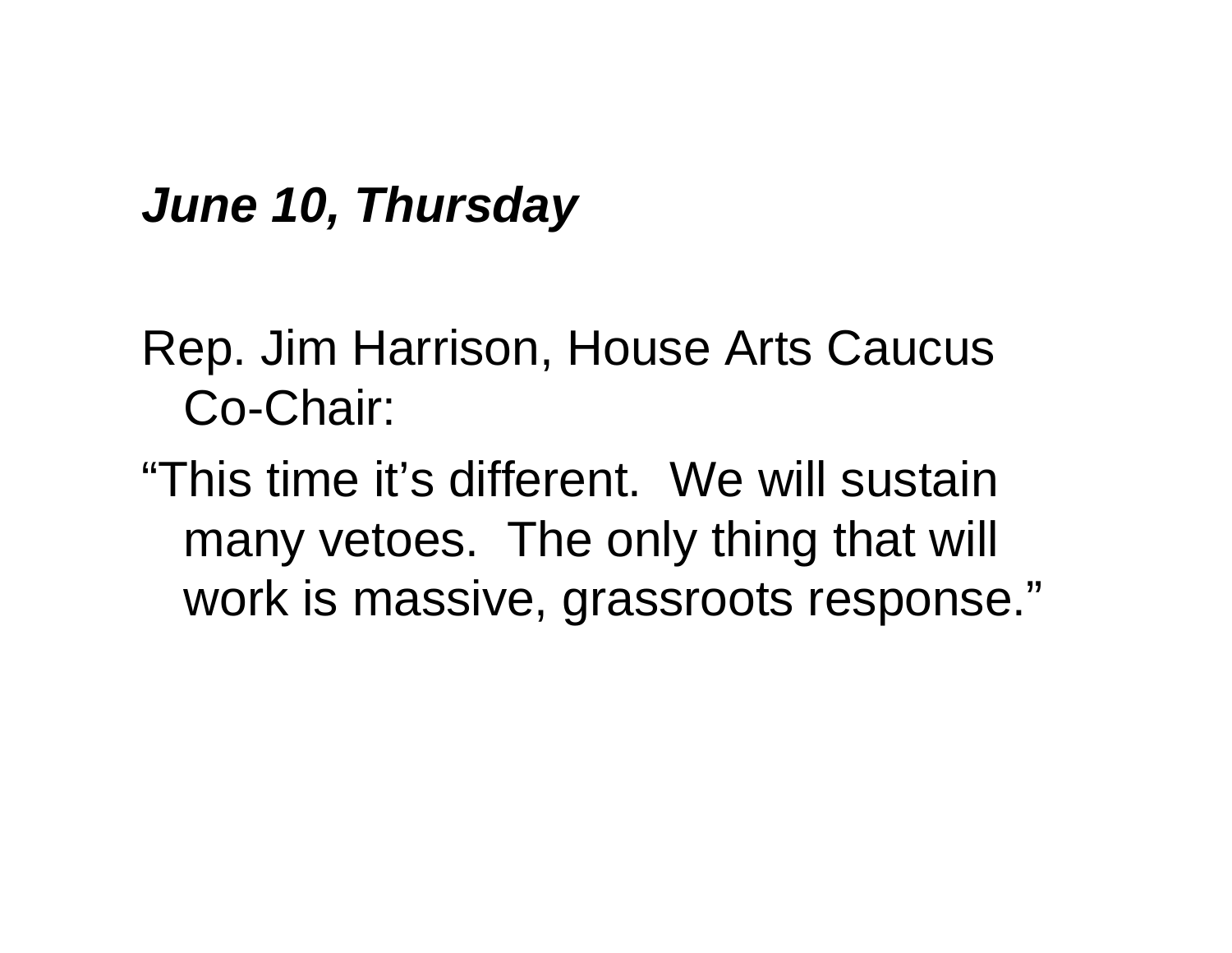Alert sent to 5,196 contacts (using Constant Contact). Contains information on impact of cuts, veto numbers, and a link to legislative contact information on SC legislature's website.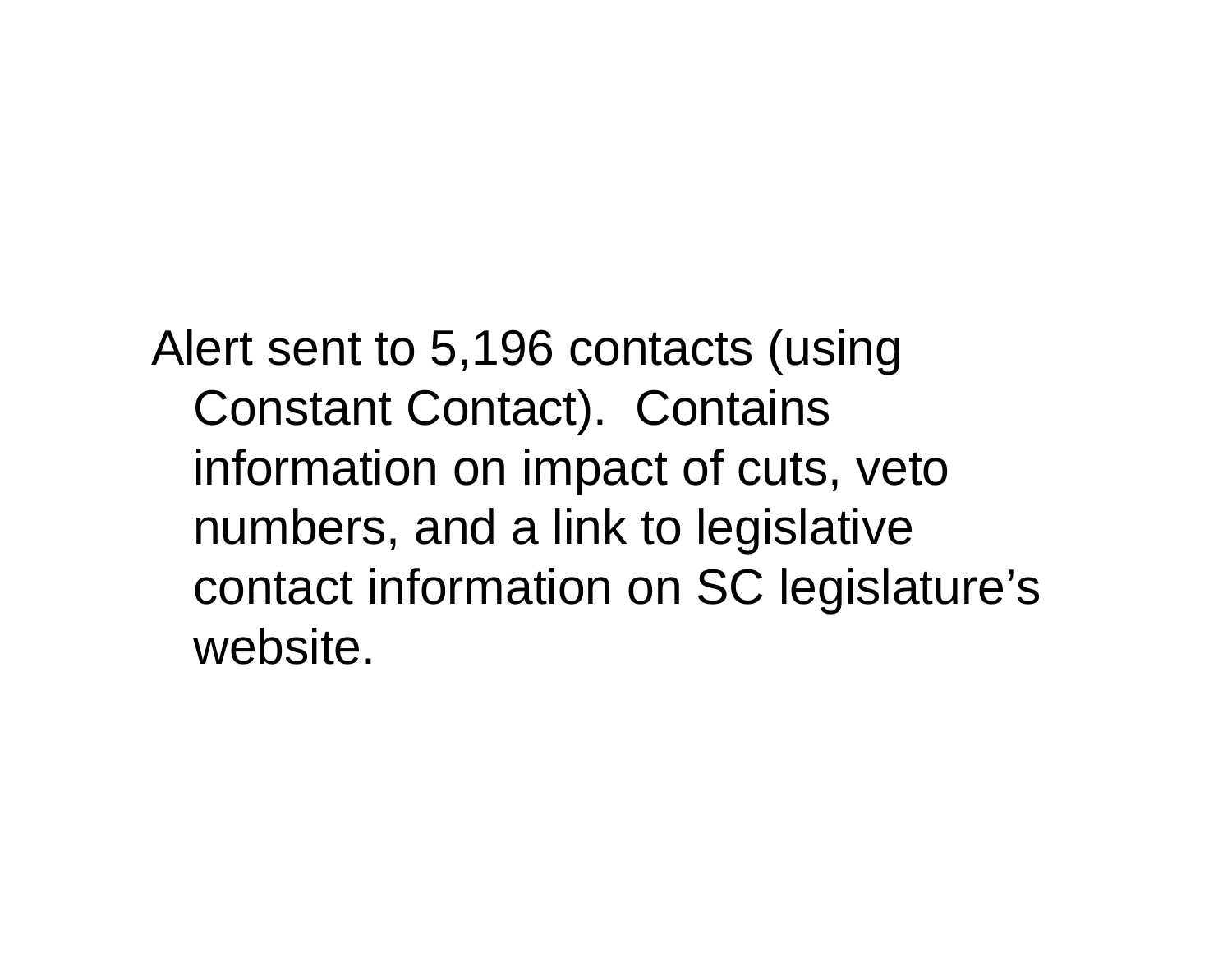#### *June 10-11, Thursday-Friday*

At home, off-hours, staff post alerts to Facebook, twitter, blogs.

Two Facebook groups organize:

- Save the SC Arts Commission (Becky Pittman)
- Save the Arts in South Carolina: Stop the Arts Veto (Isaac Young)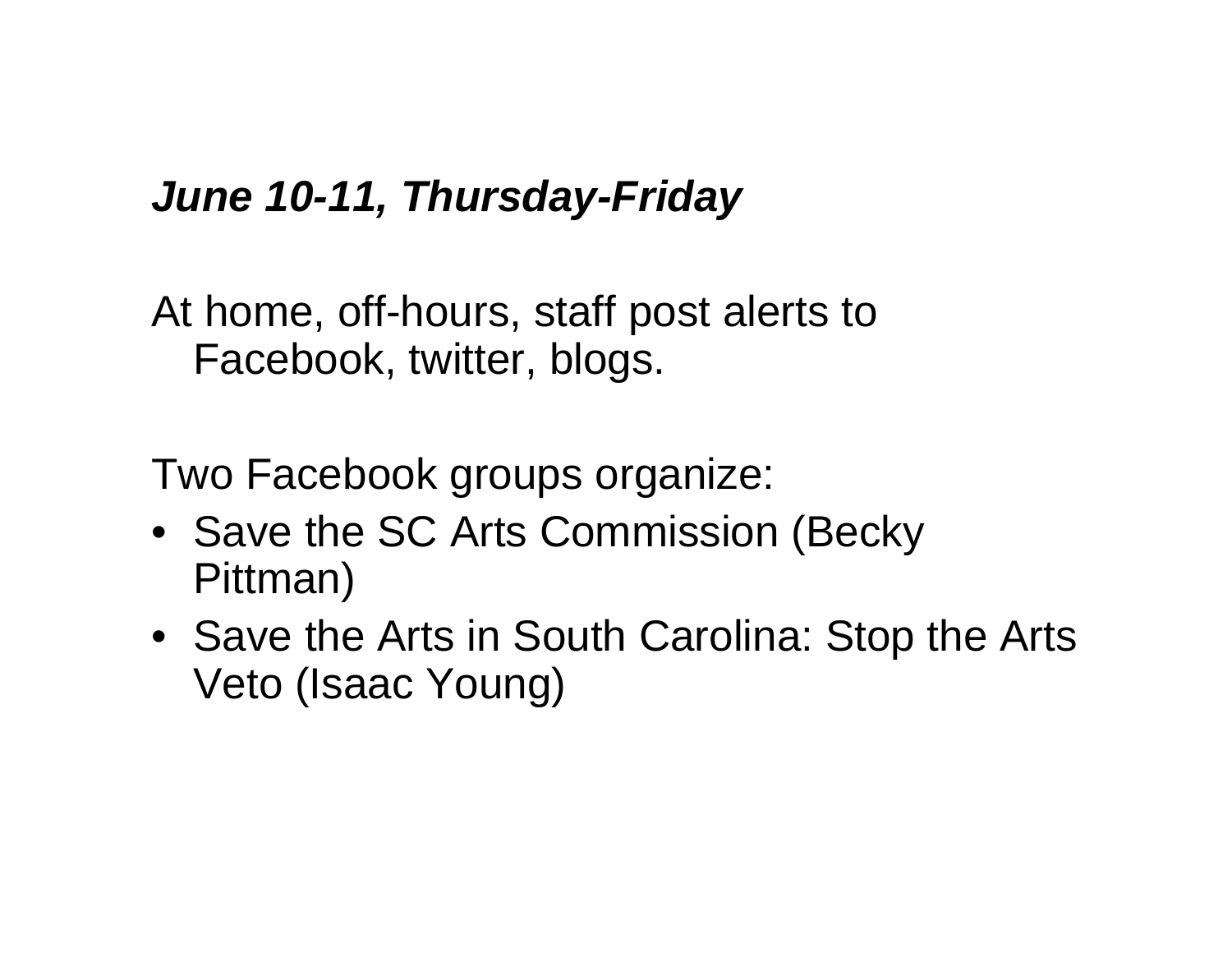# Becky

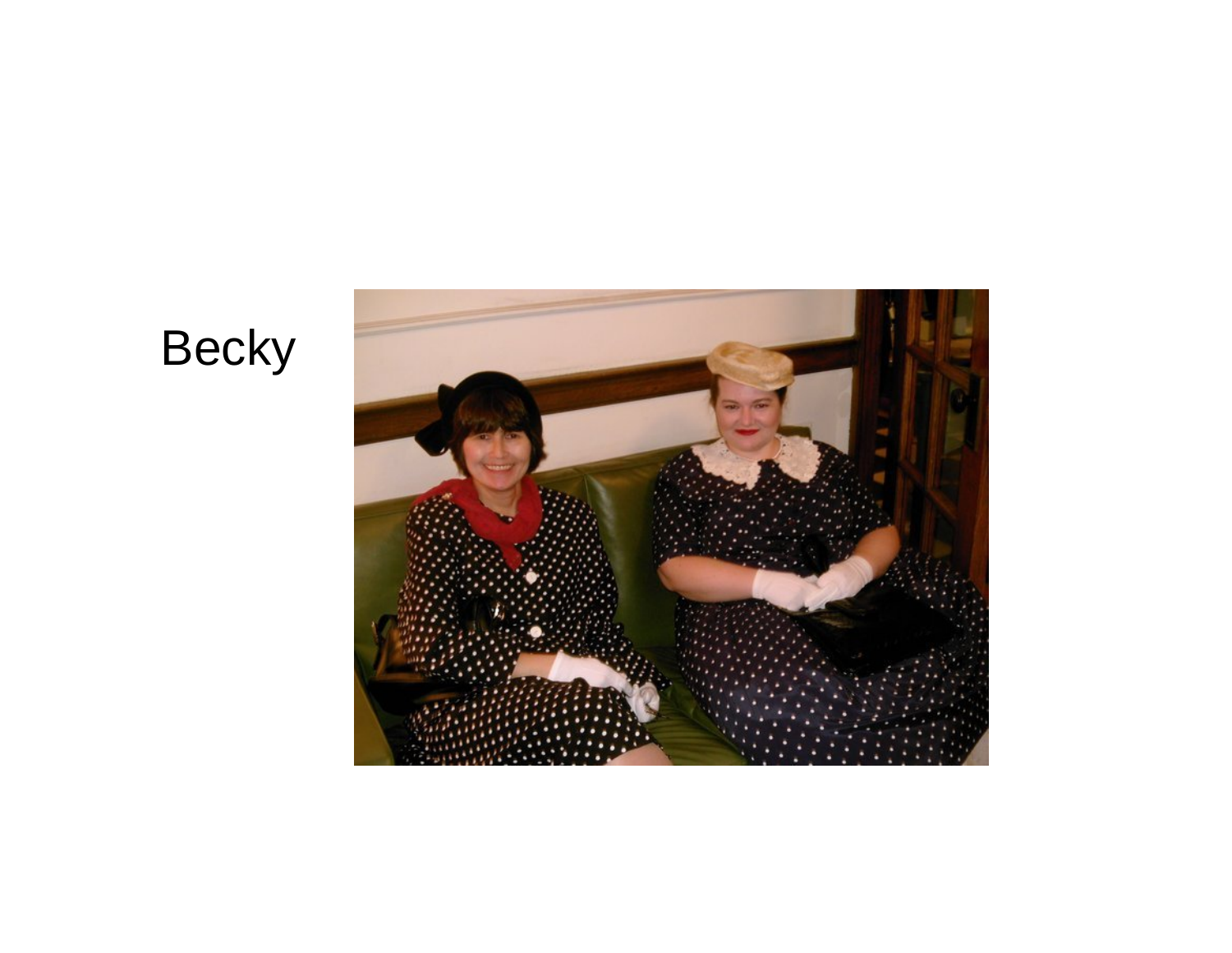### Isaac

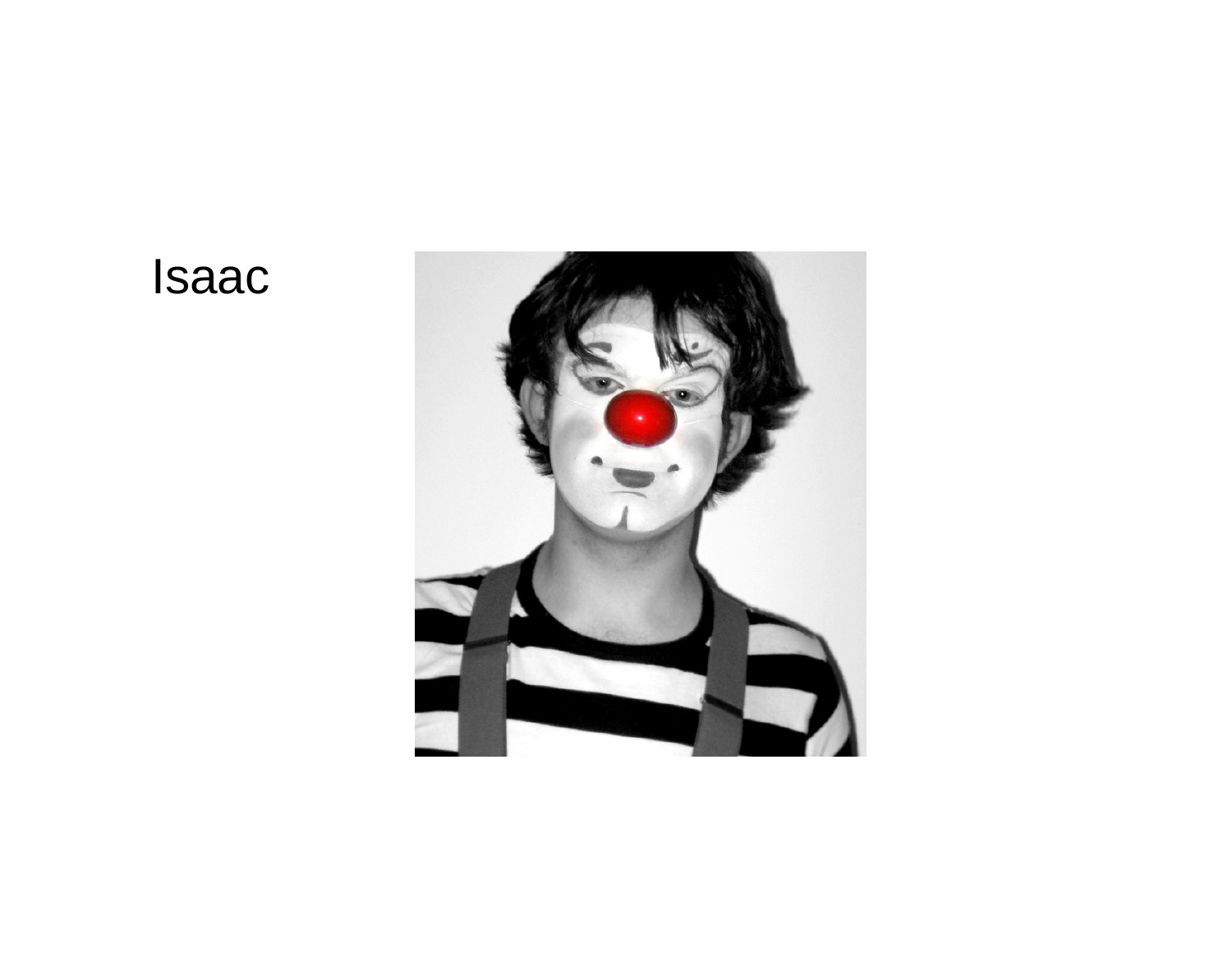### *June 12, Saturday*

Tracie Broom, arts volunteer and event planner, gets email response from her Representative, Kenny Bingham, House Majority Leader. It describes the deal between House Republican caucus and the Governor to sustain vetoes.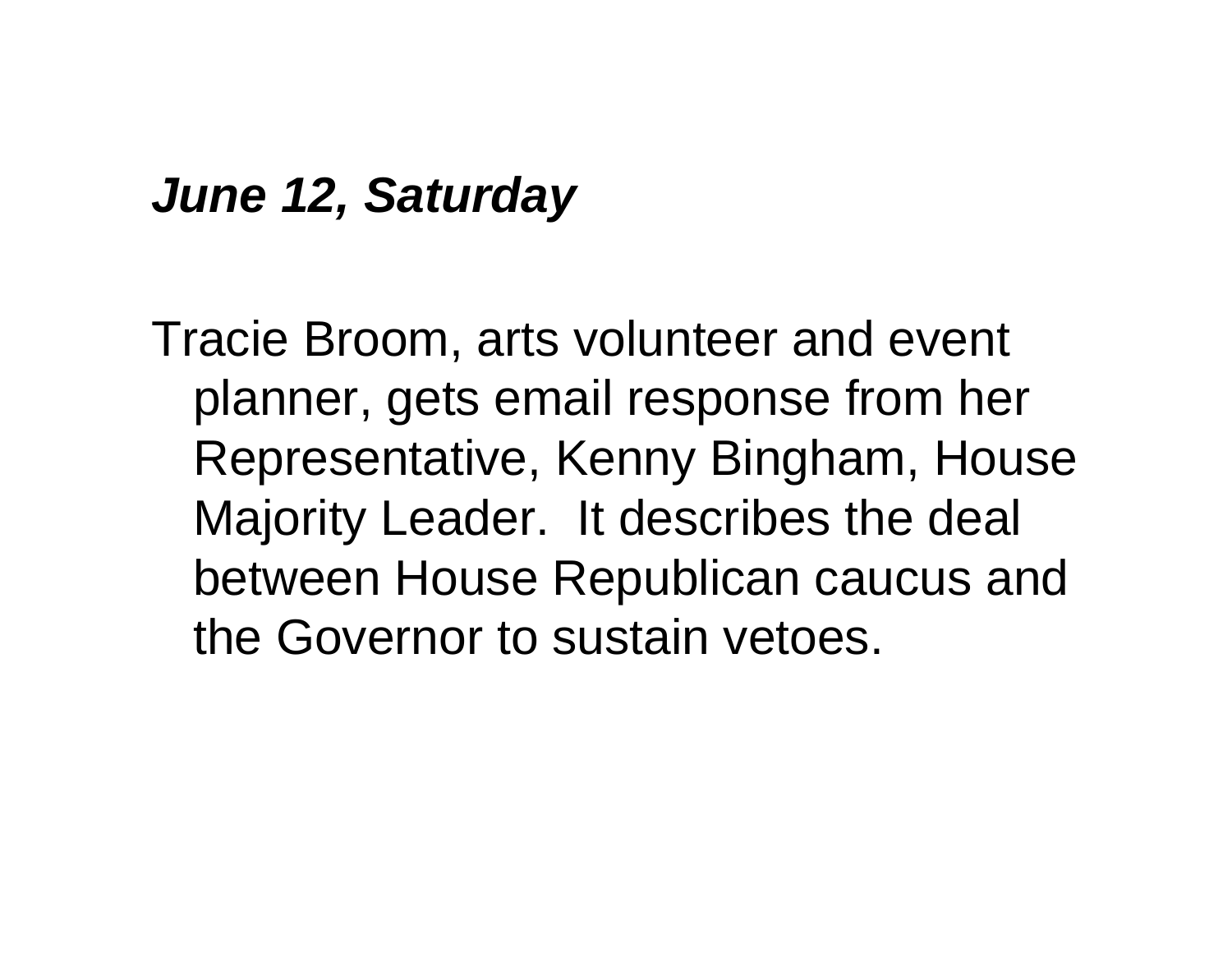Tracie forwards the email to Betty Plumb, SC Arts Alliance, and then organizes her event group

• "Break the Deal" and save SC arts by Tues. 9am"

This page calls for a Statehouse rally on Tuesday and gives detailed contact information for key legislators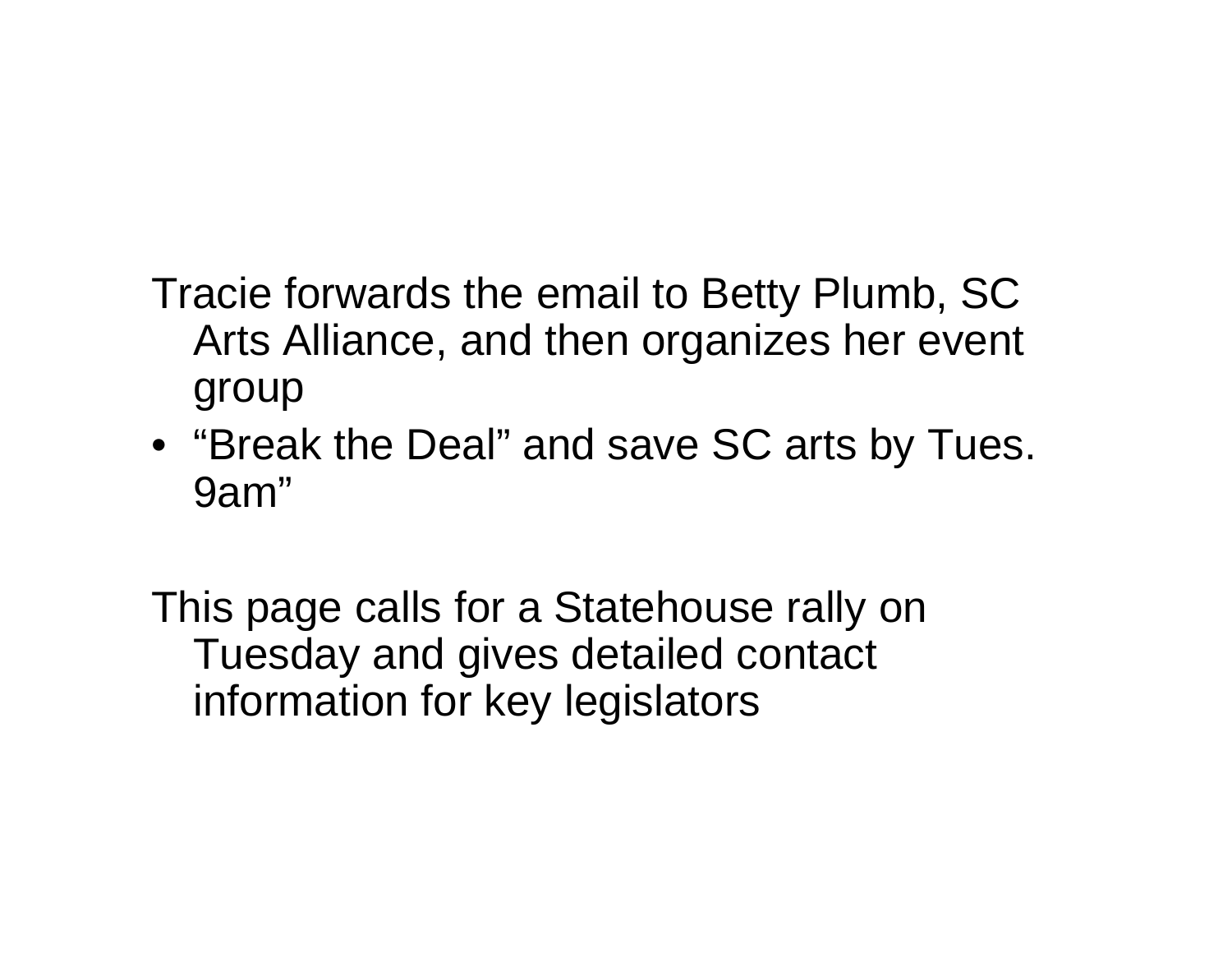# **Tracie**

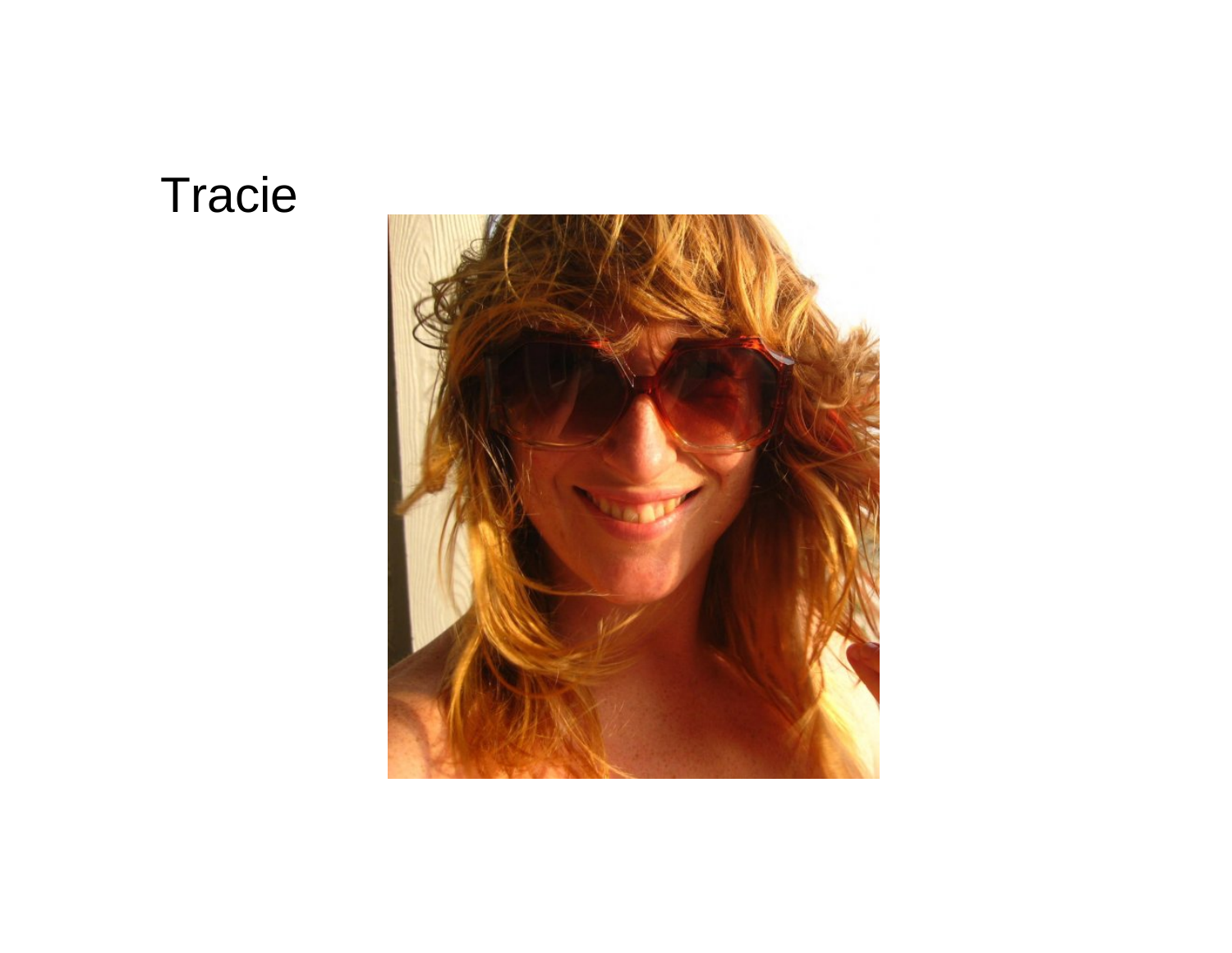Betty Plumb sends an email alert quoting Rep. Bingham's email, giving guidance on messaging, and contact information links.

Many local advocates mount their own campaigns to reach their legislators.

Commission members contact key legislators.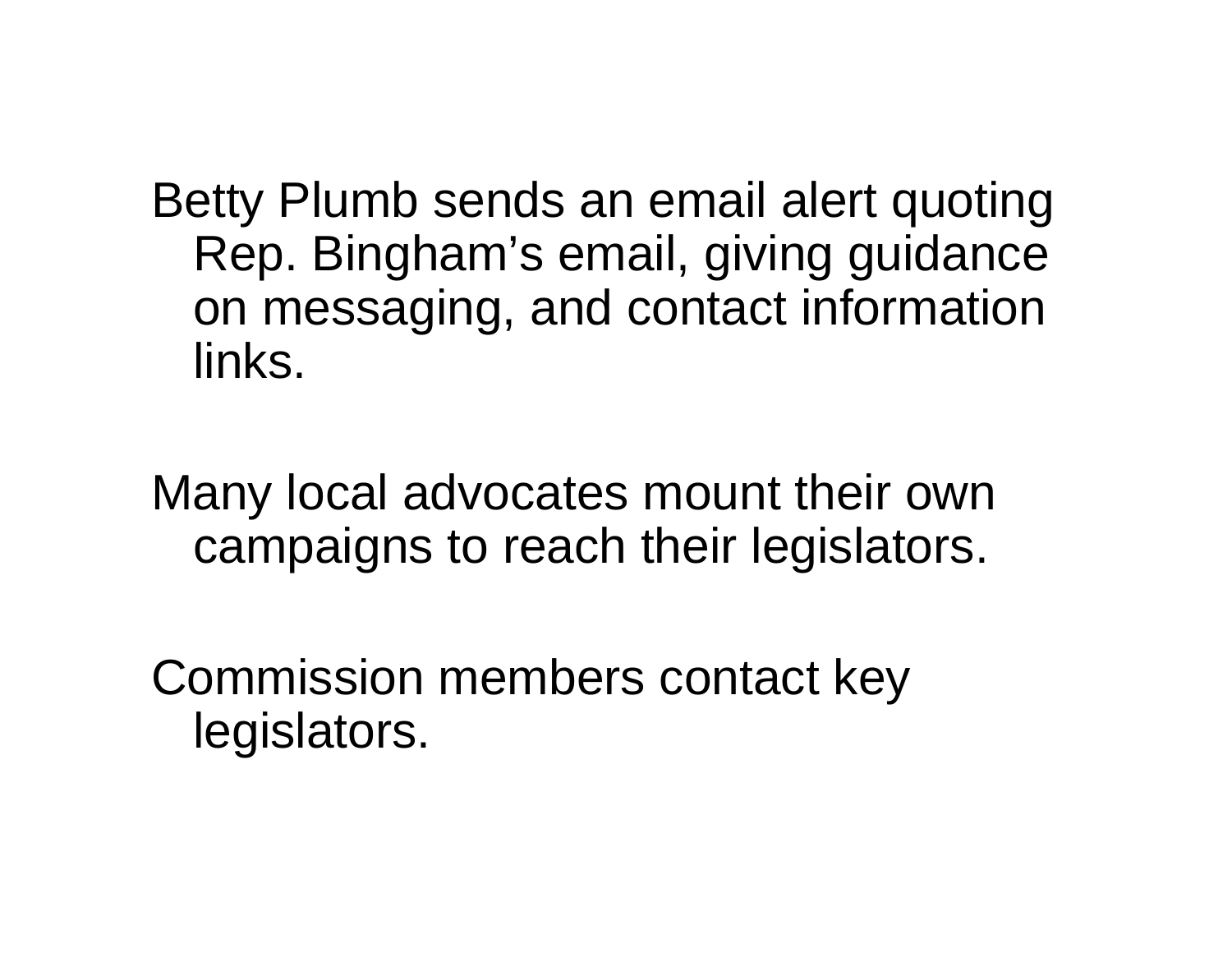# At some point, everything goes viral.

Activity attracts media attention: generates 31 print, TV, radio, and blog stories between June 10 and June 18.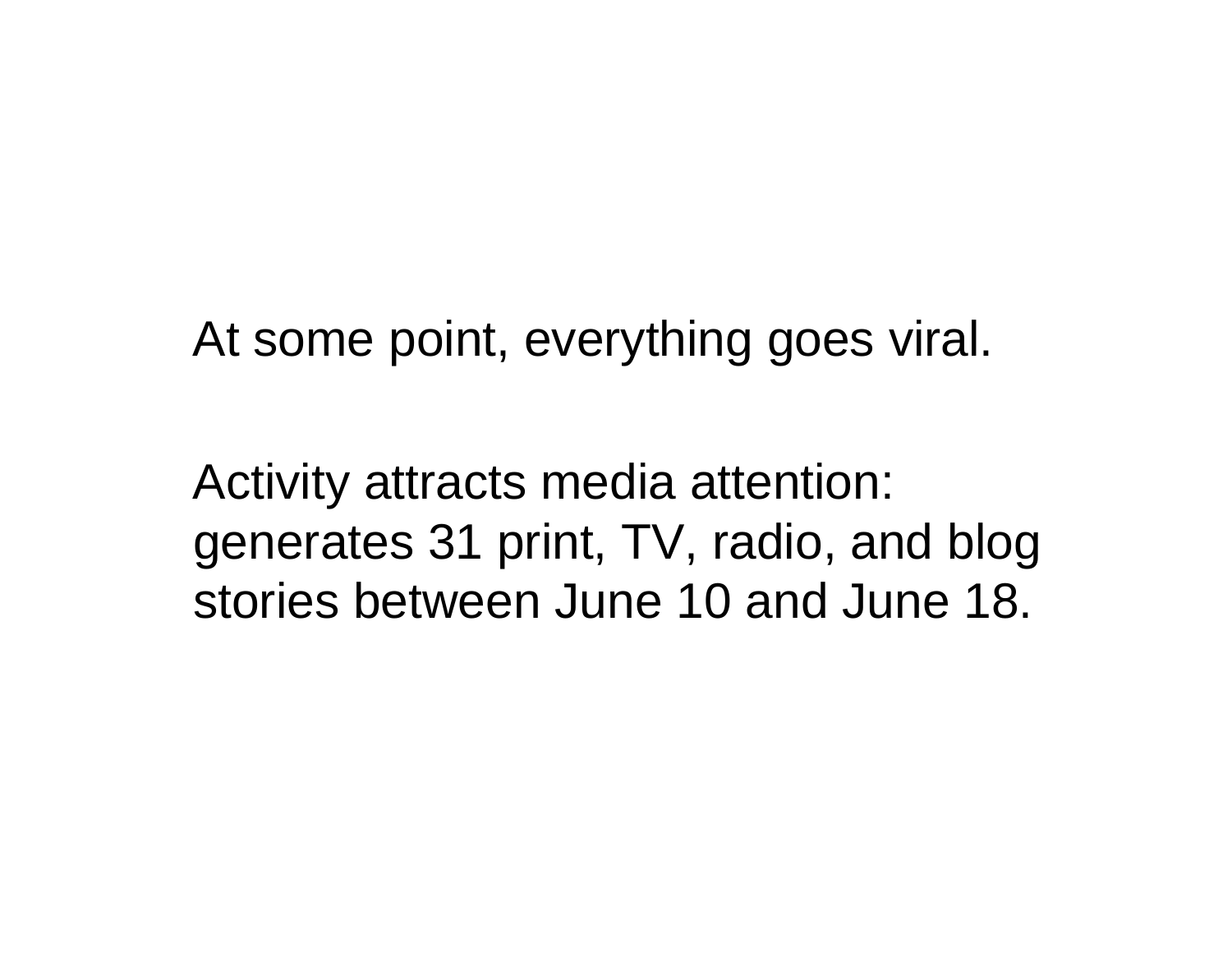#### *June 14, Monday*

Ken gets a call from House Ways & Means staff asking if he knows who is giving out the W&M Chair's personal cell phone number. Ken says no (true), but has a hunch it's Tracie (it is). She got key leaders numbers from VoteSmart.com. Ken asks Tracie to take down the numbers.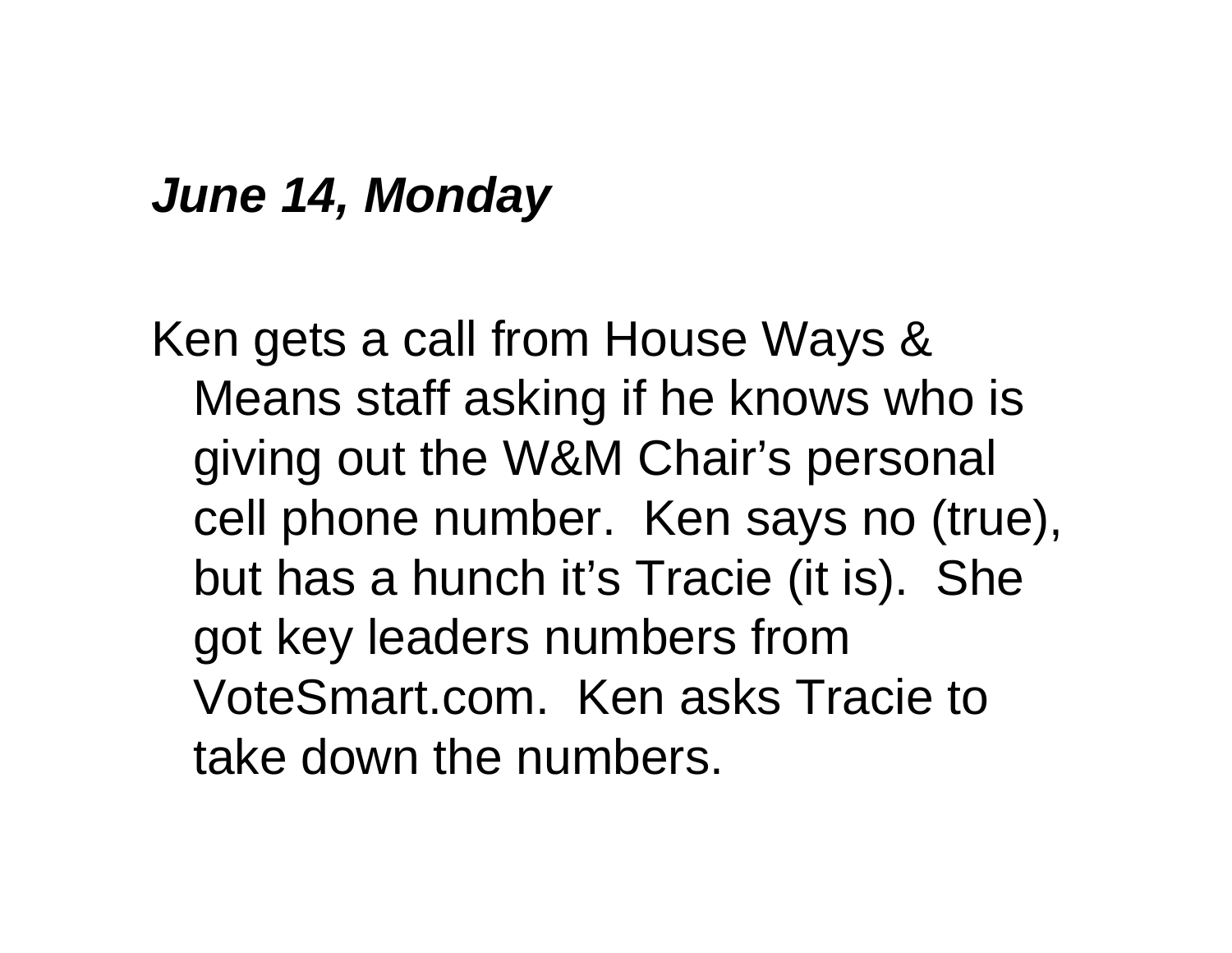#### *June 15, Tuesday*

By Tuesday morning Facebook groups have been joined by almost 9,000 people.

House Republican Caucus meets (morning)

Statehouse rally at entrance ramp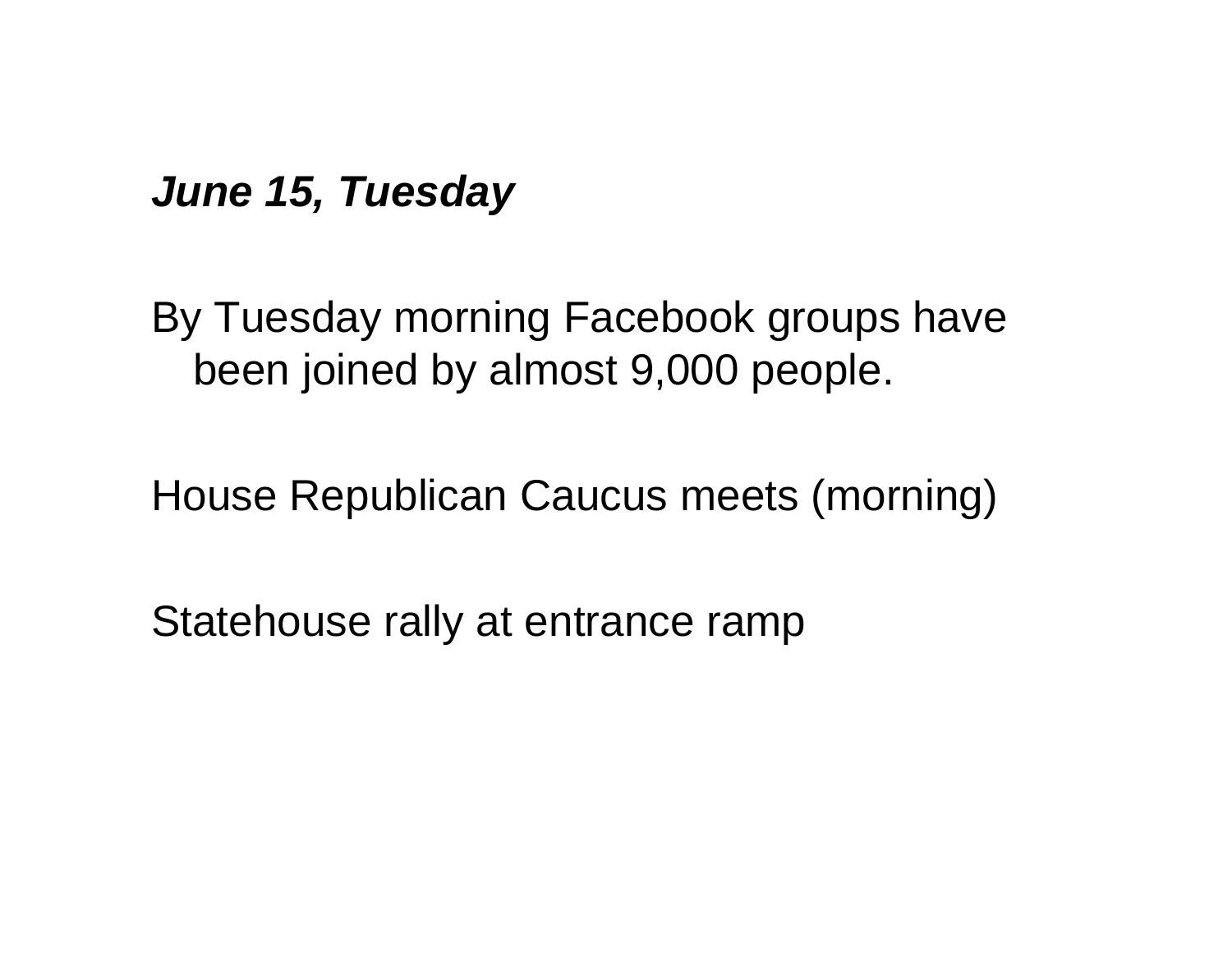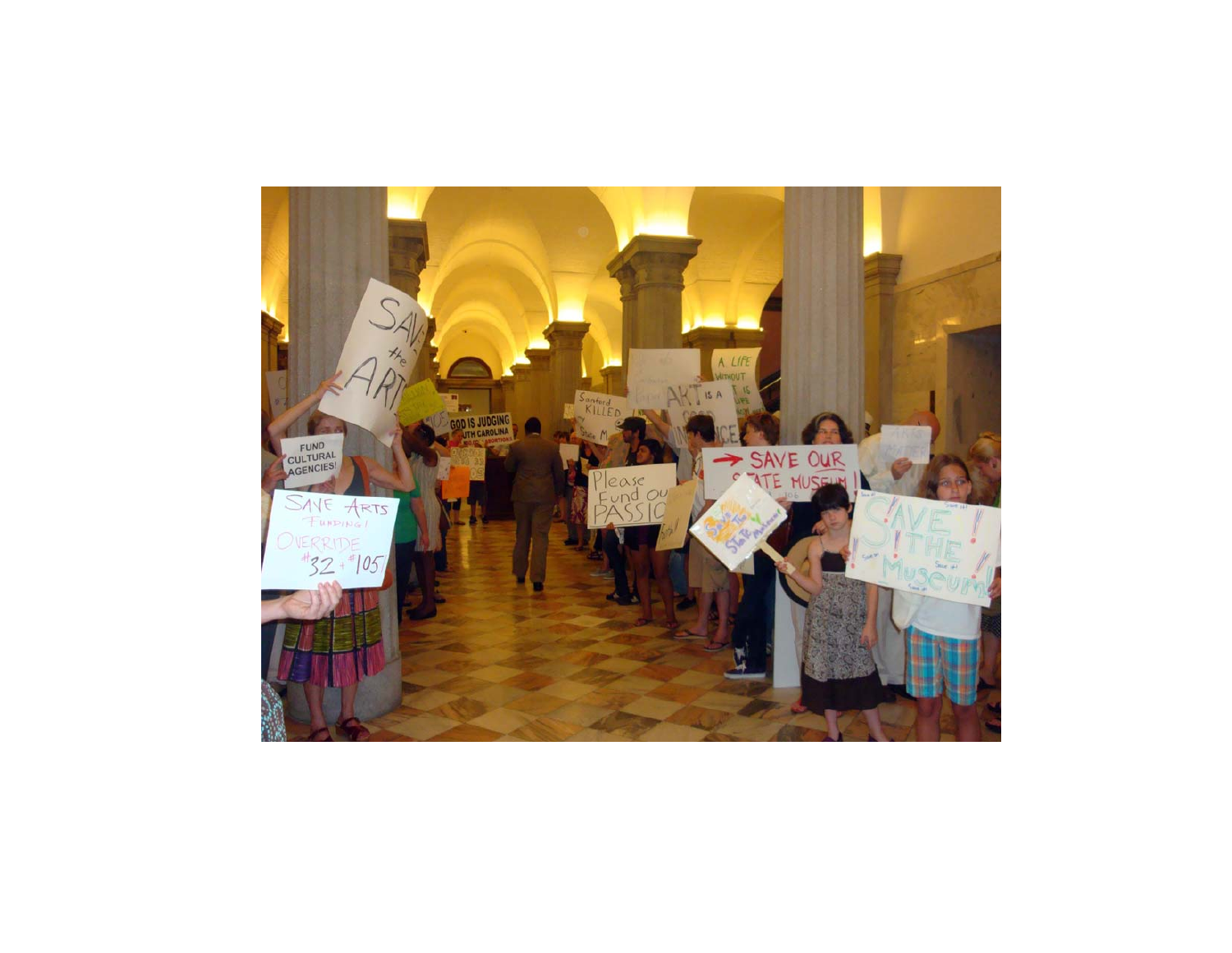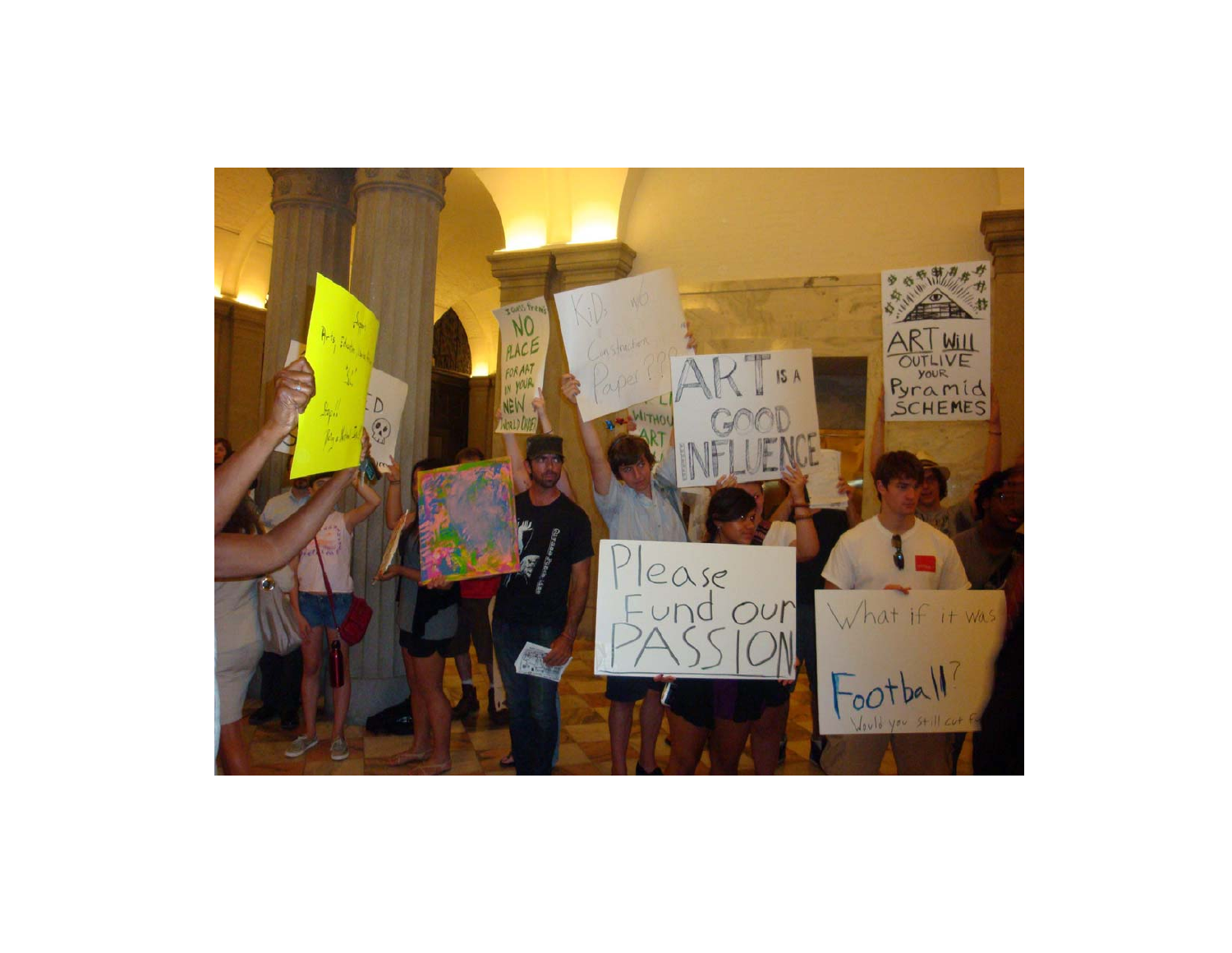Much buzz in the lobby about arts community response. Many legislators confirm many contacts.

House adjourns for the day. Does not consider vetoes.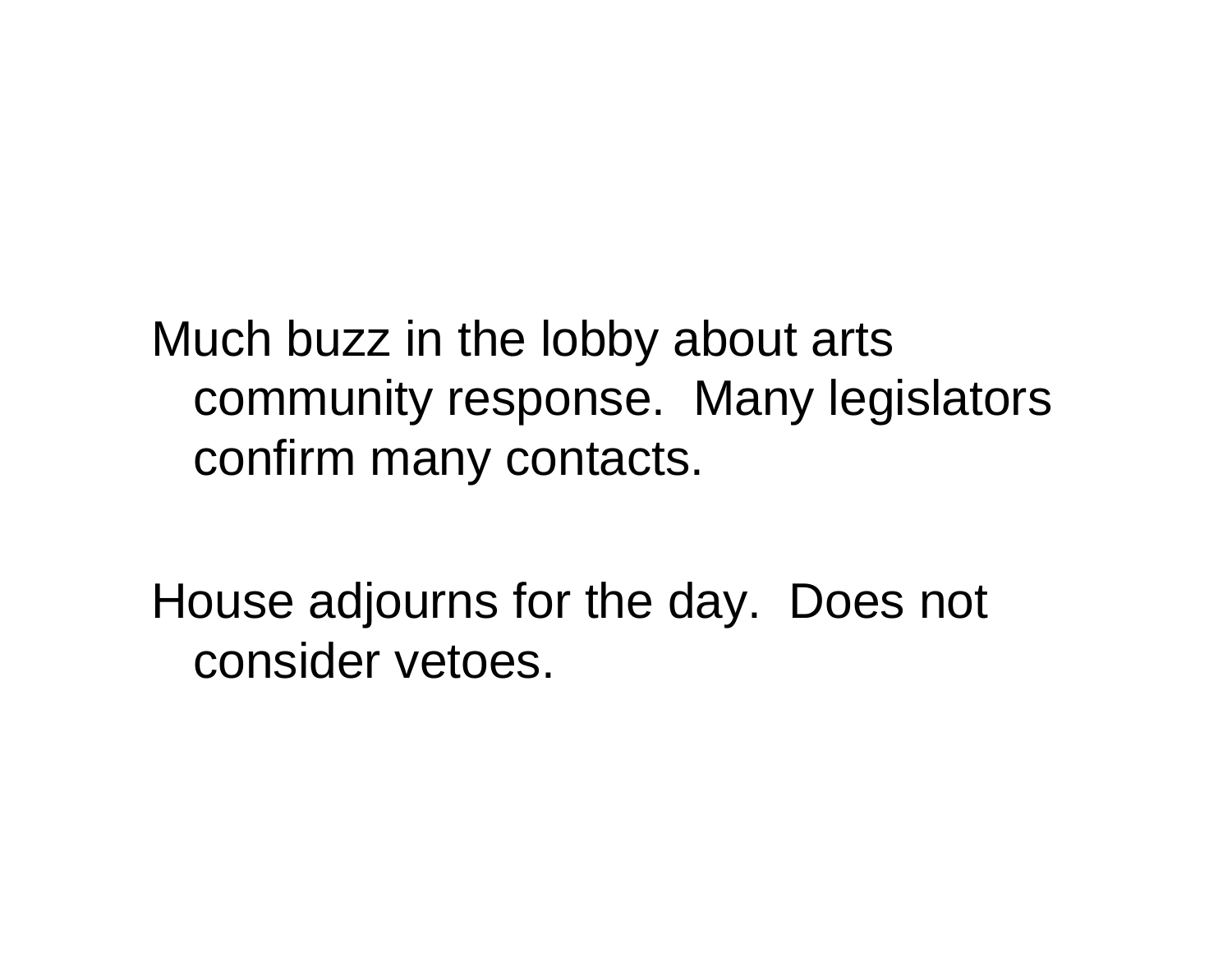# *June 16, Wednesday*

In morning session, House begins vetoes. Many are being sustained.

House staffer comes into the lobby and urges us to "pull out all the stops," This message is posted immediately to Facebook and Twitter.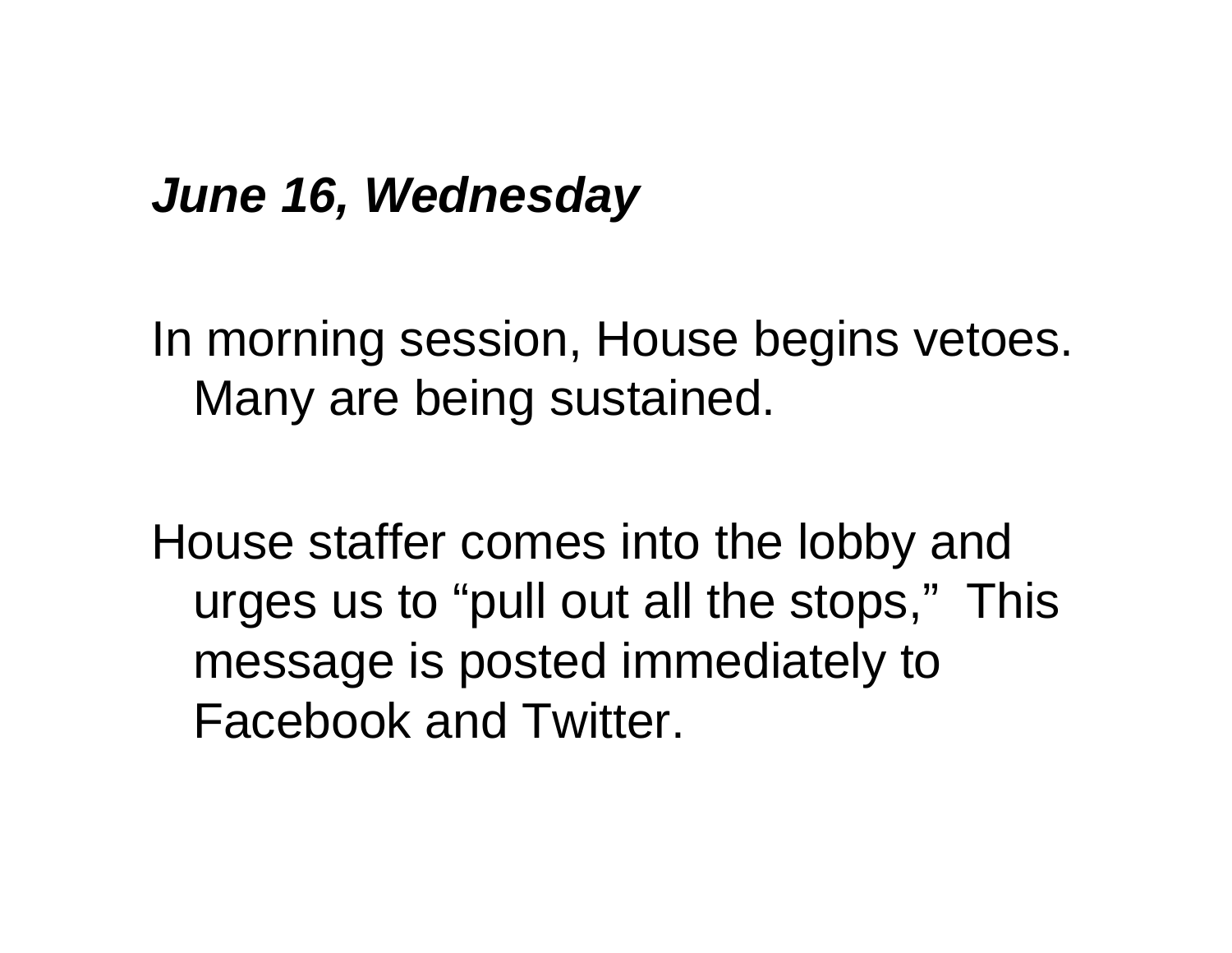House overrides veto 32 (Statewide Arts Services) by a vote of 89 to 19.

House staffer provides recorded votes on 32.

Many contacts thanking House members for override of 32, asking for override of 105 (Stimulus).

Many hours later, near midnight, House overrides veto 105 by a vote of 88 to 20. Asking for the vote, Rep. Harrison says,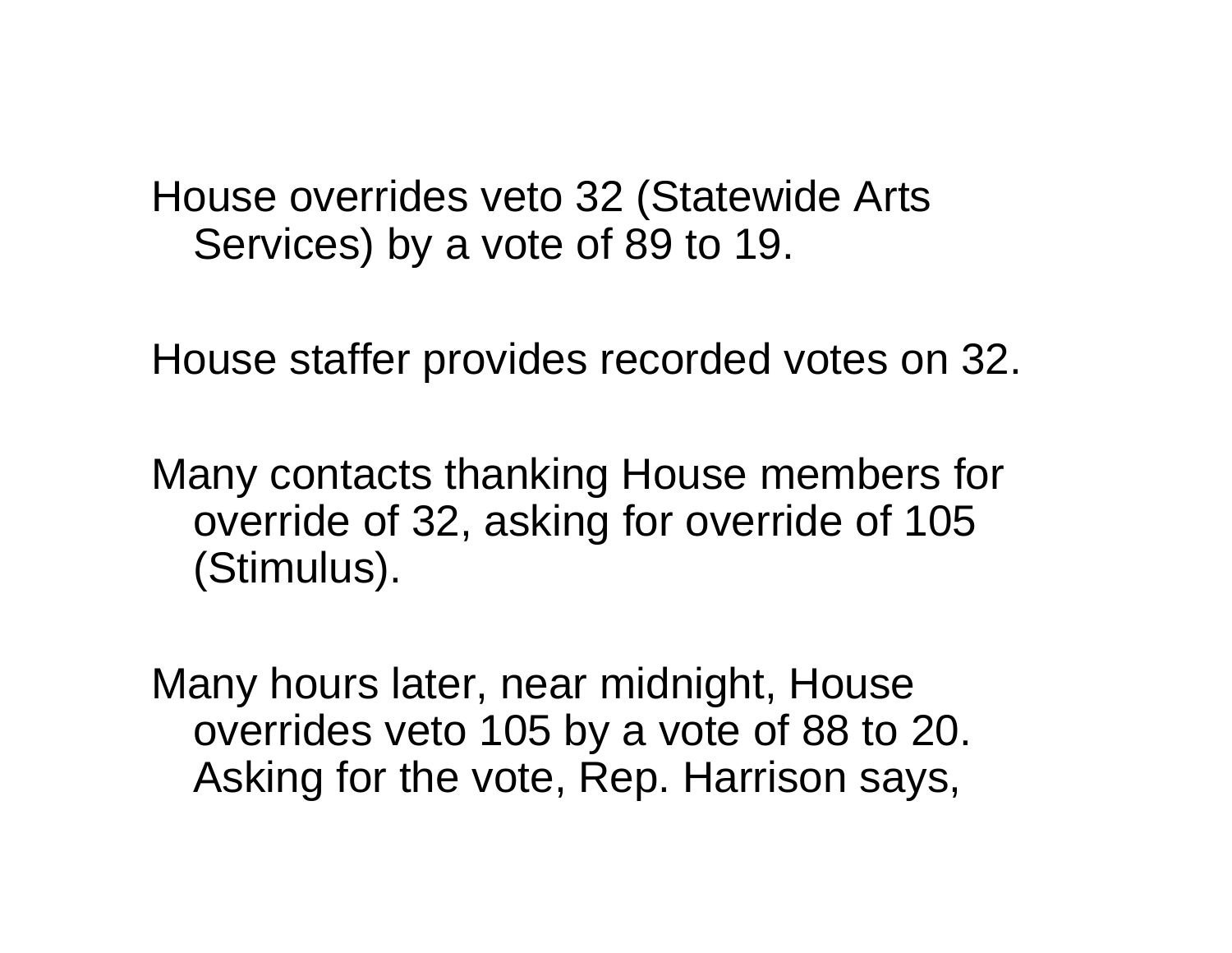"If you're like me, you've got 200 calls and messages waiting for you back at your office. I move to override."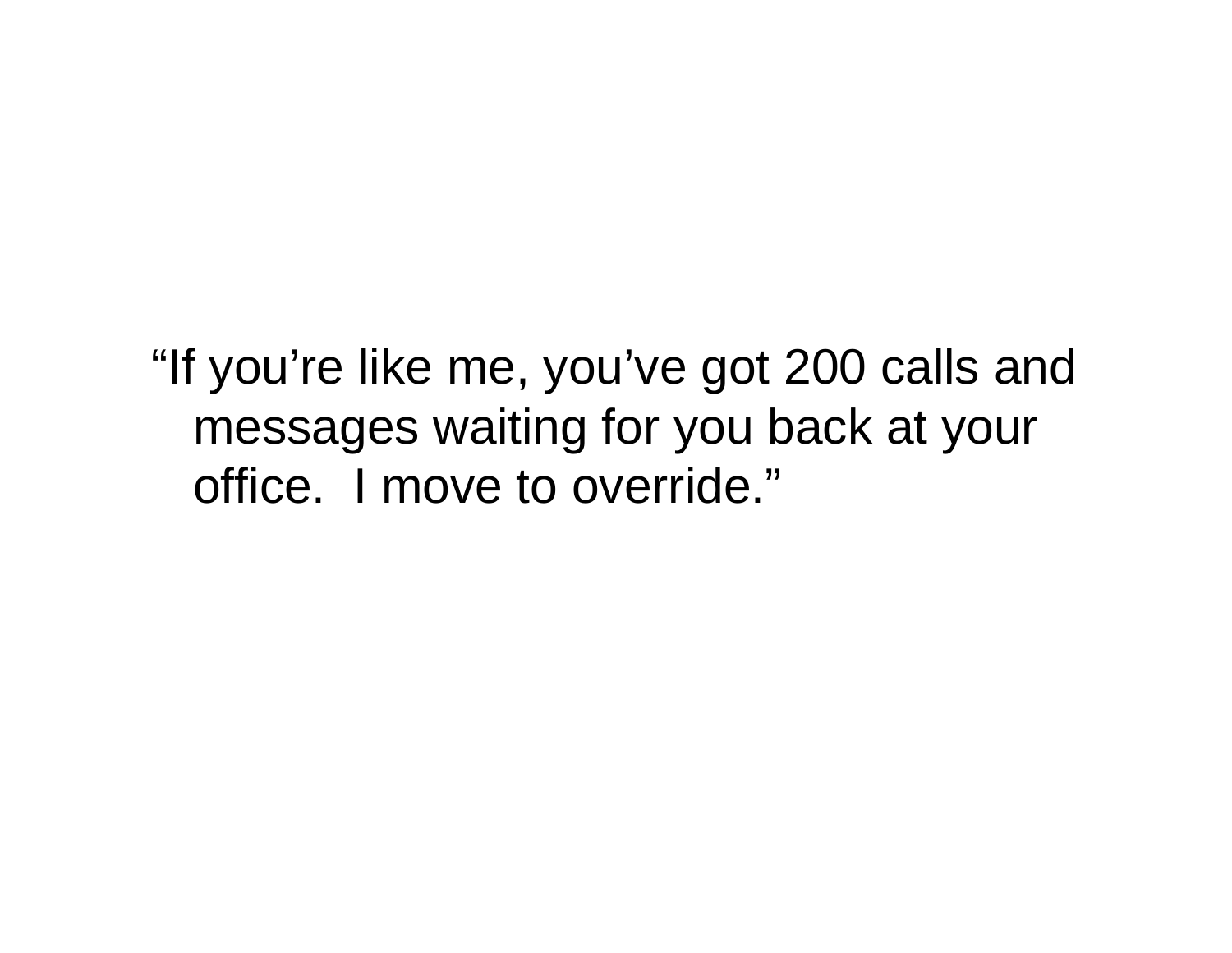*June 17, Thursday*

All focus on Senate.

Sen. Wes Hayes asks for override of veto 32. Two Senators voice concerns / objections.

Veto 32 is overridden 35 to 8.

Senate adjourns before reaching 105. Will return June 29.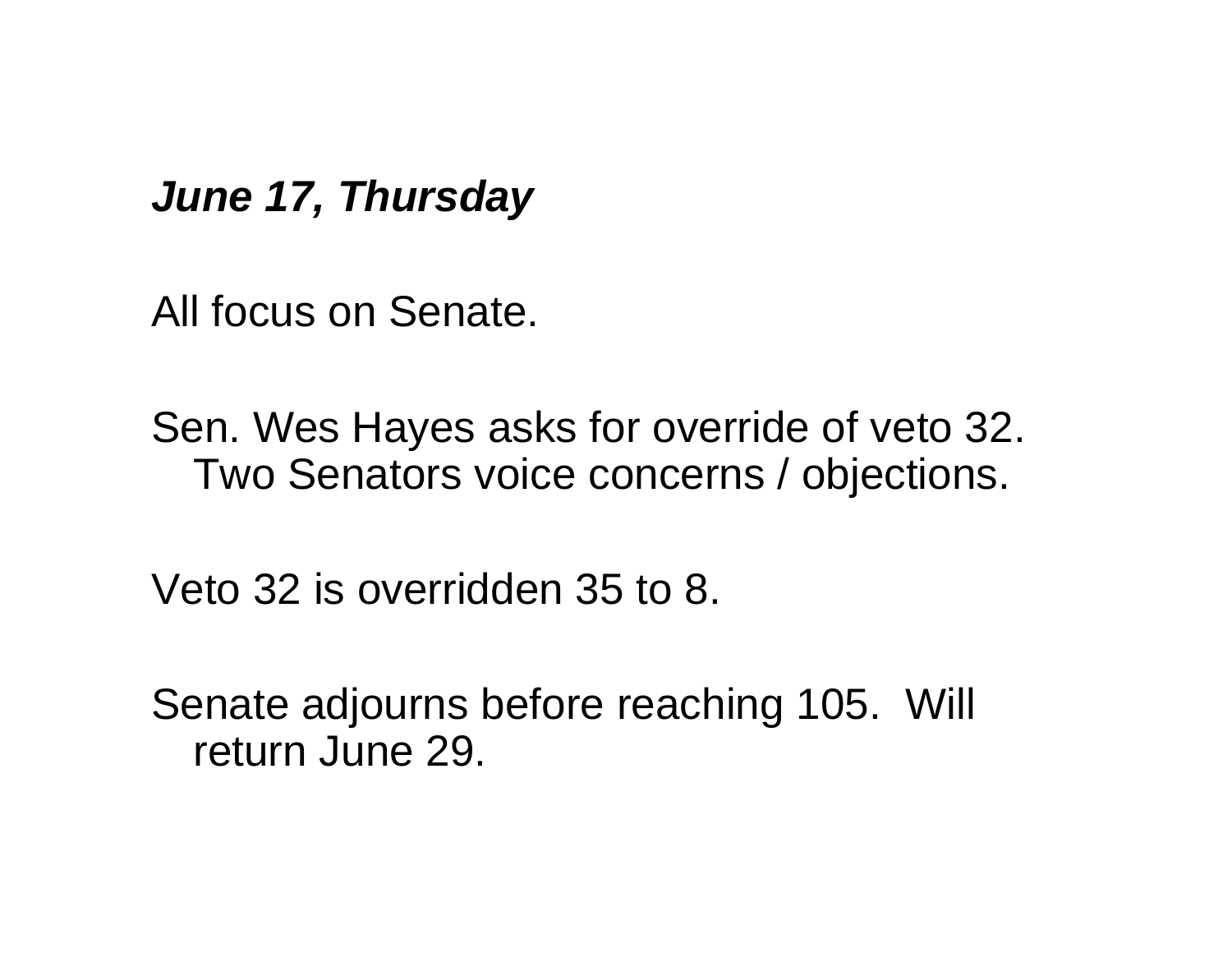#### *June 17-28*

Arts Alliance and Facebook leaders share links to recorded votes, urge continued contacts to Senators.

SCAC staff provide talking points to Sen. Hayes.

Facebook groups continue to grow, reaching over 13,000.

Advocates thank Senators for override of 32 and ask for override of 105.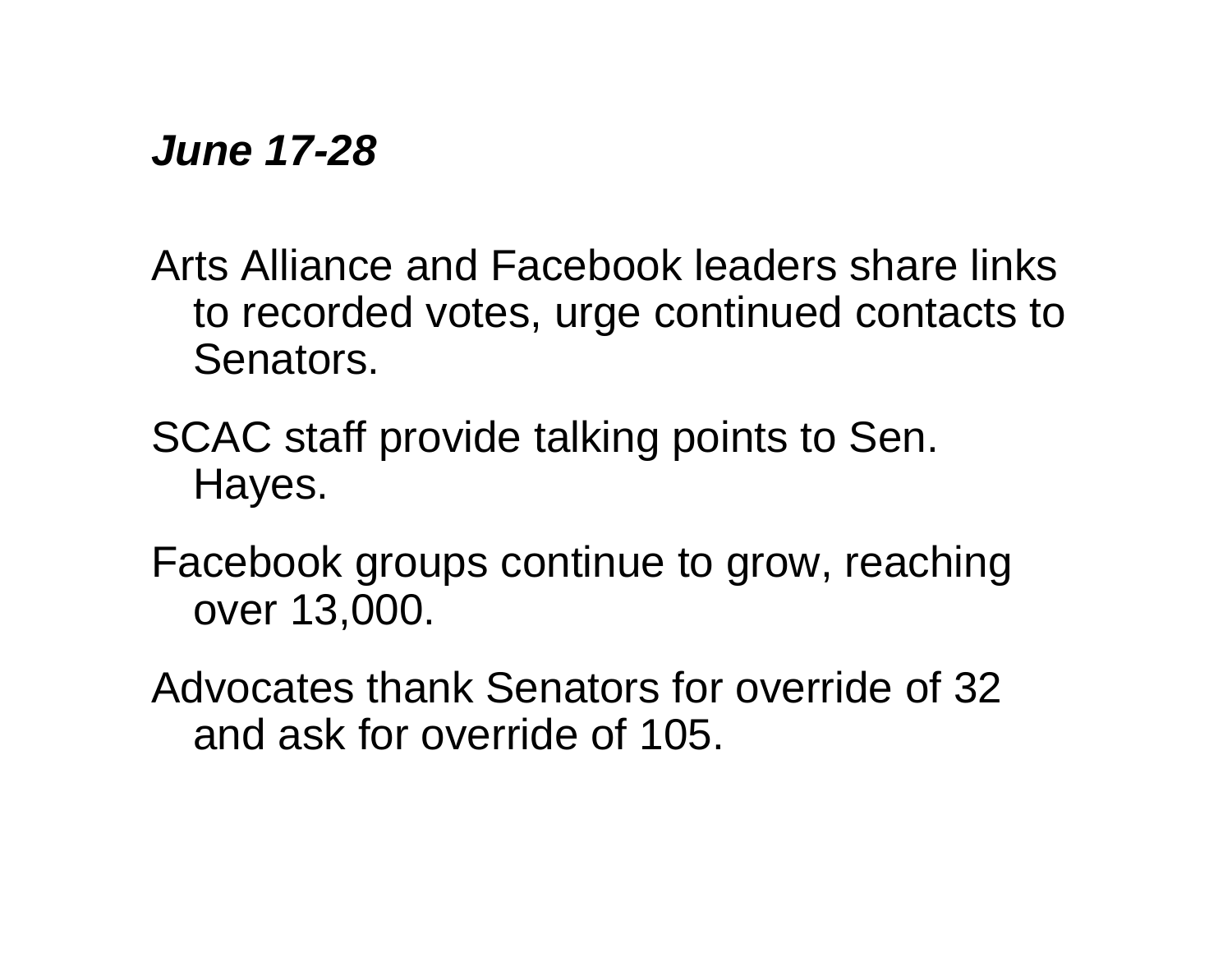#### *June 28, Tuesday*

Senate returns, early in the session many vetoes are being sustained.

Postings to Facebook and Twitter to rally the troops.

Veto 105 is overridden by vote of 34 to 8.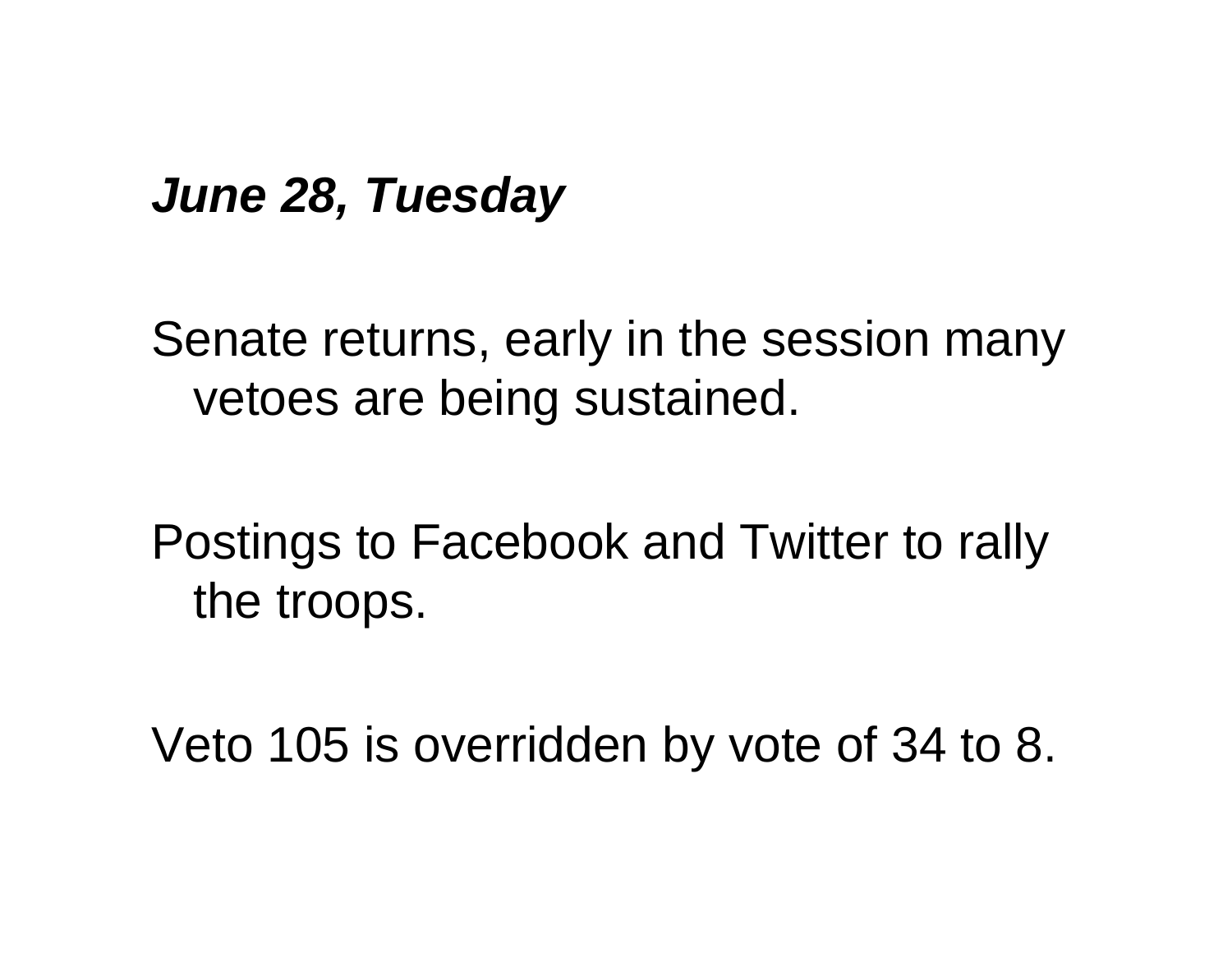Facebook groups continue to grow after the final veto is overridden, reaching almost 15,000.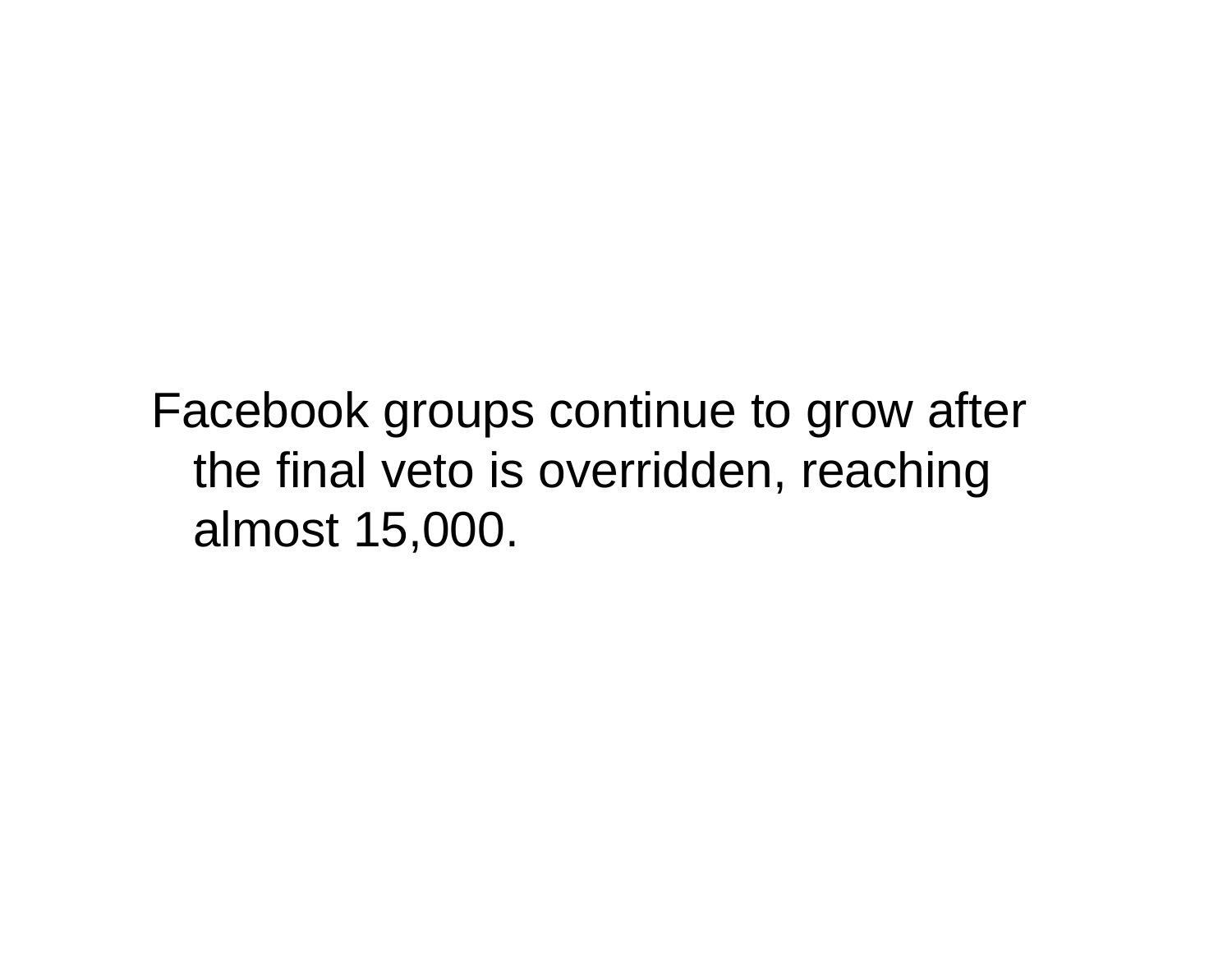Next Steps:

*July 19*

Arts Advocacy Summit with Becky, Isaac, Tracie, Betty, strong local advocates, SCAC communications staff and Commission chair. Planning to keep new legions engaged for the coming FY2012 budget battles.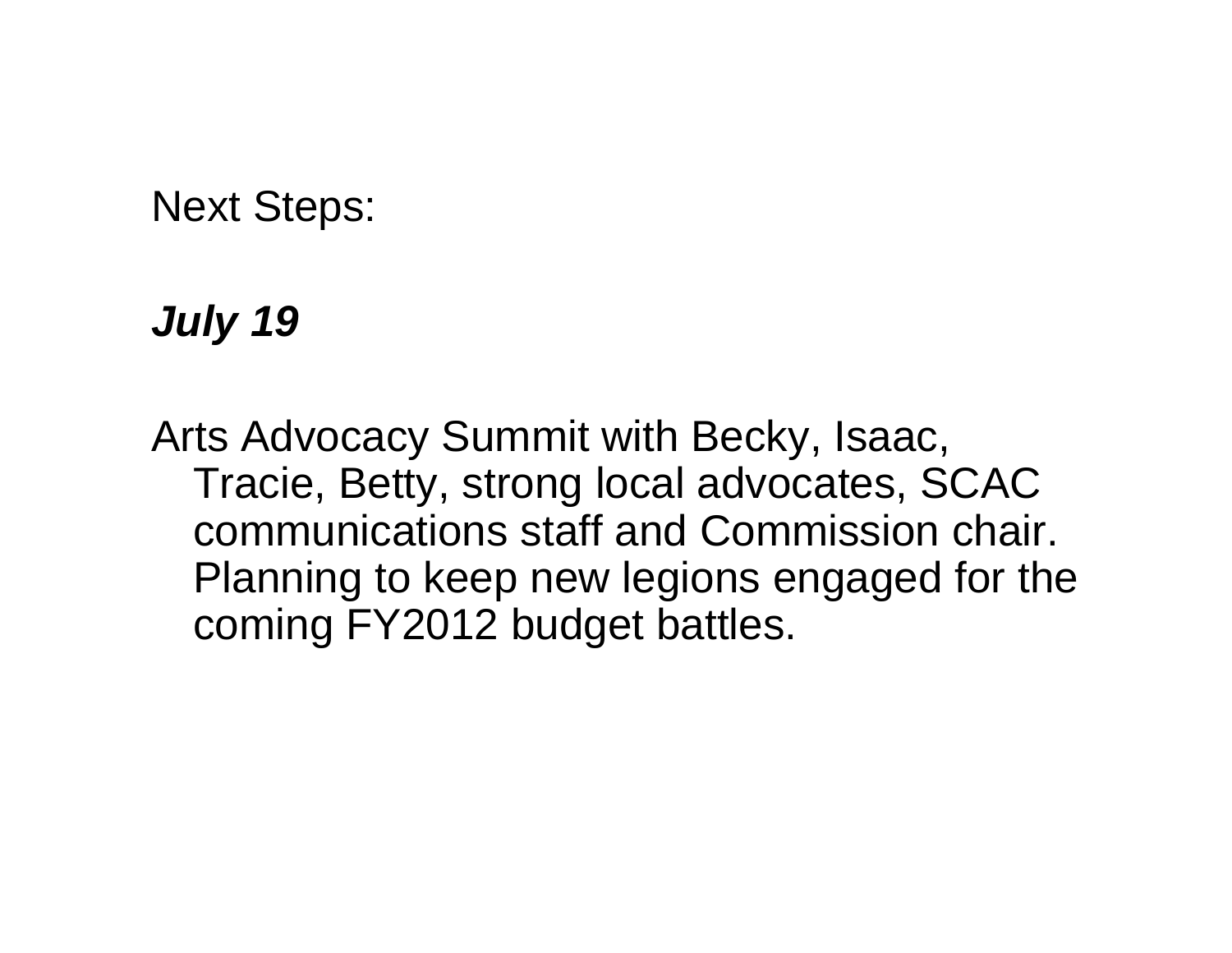Arts Commission launches "Why arts funding counts" You Tube video contest.

Becky re-focuses her group:

• Save the SC Arts Commission: 2020 Focus

Isaac launches South Carolina Youth Arts